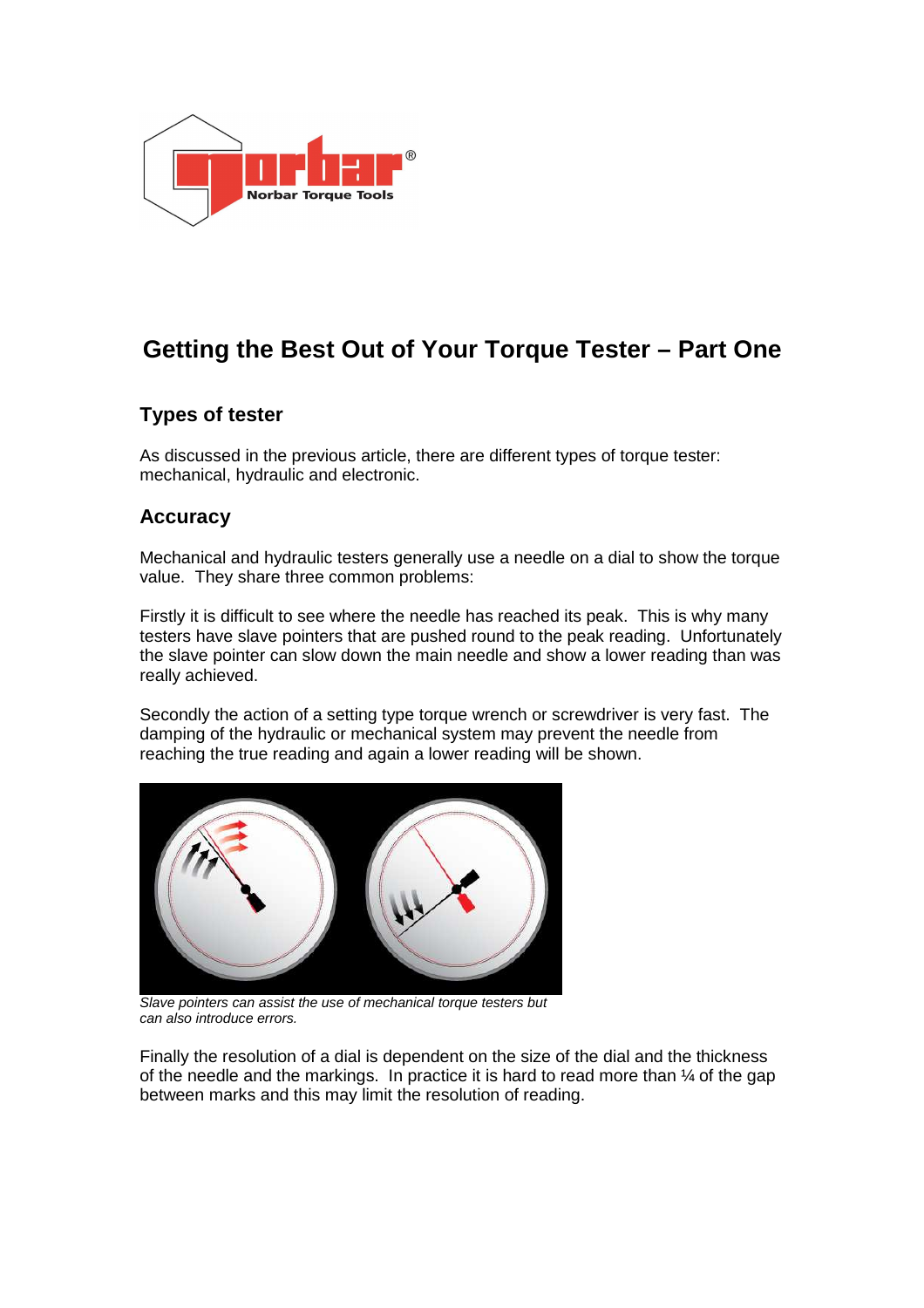

It can be difficult to determine the exact reading from mechanical gauges

Just because a tester is electronic, it does not mean that it is accurate enough for your needs. The two key specifications that matter are the sampling rate and the resolution. The graph below shows the importance of sampling rate. If the tester is not looking often enough at the torque generated by the torque wrench or screwdriver, it may miss the exact moment that the torque reaches its peak level. This means that the tester will not always report the same reading, even when the wrench repeats at the same peak torque. The tester sample rate needs to be at least 2,000 times a second, or 2 KHz in order to give consistent readings.



With a low sampling rate, the tester may miss the exact moment of peak torque.

The second specification is the resolution of the device which is determined by the number of digits on the display and the number of counts in the Analogue to Digital Converter. Taking the resolution first, consider the following example:

A display has 4 digits and a maximum capacity of 100 N.m. The display can move from 99.9 to 100.0 to 100.1 in resolution steps of 0.1 N.m. The resolution as a percentage of reading is 0.1 in 100 or 0.1%.

Now consider the effect at 10 N.m. The display moves from 9.9 to 10.0 to 10.1 in resolution steps of 0.1 N.m. The resolution as a percentage of reading is now 1%.

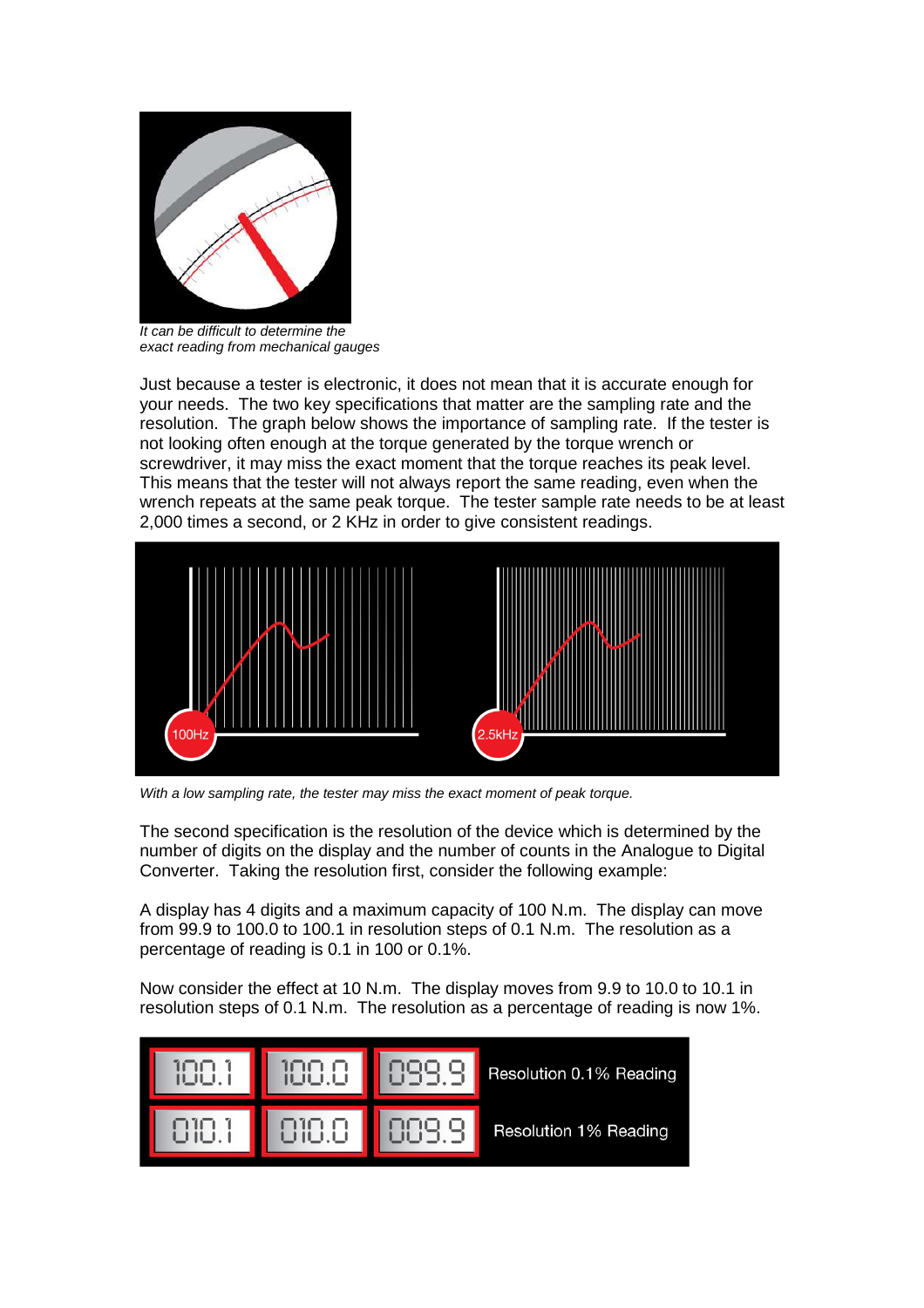The resolution is also affected by the number of counts on the A-D converter. Let us assume that the device is designed to work clockwise and anticlockwise and allows for overload in each direction so the display probably reads from -125.0 to +125.0 which is 2500 steps.

A 10 bit A-D converter has  $2^{10}$  counts or  $2x2x2x2x2x2x2x2x2x2 = 1024$  counts. You can see that it does not have enough counts for each of the 2500 steps. The tester will then have to count up in 1024 steps of about 0.25 N.m.

At 100 N.m the resolution is now quite high at 0.25% and at 10 N.m the resolution has jumped to 2.5%!

Make sure that the resolution of your tester is better than 0.5%.

#### **Calibration traceability**

The first part of traceability is related to the chain from the tester back to the international standards for mass and length held by national laboratories around the world. This is important because we want the value of 100 N.m in England to be the same as 100 N.m in the USA or in China. There are two ways of establishing this unbroken link.



Photo courtesy of the National Physics Laboratory.

It should be possible by finding the serial number of the calibrating device and then the serial number of the device that in turn was used for that calibration. Eventually you arrive at the serial number of the international standard.

The above way is very time consuming. Also it is not enough just to know that the calibrating device has traceability. You must have confidence that the calibration was performed in such a way that there is a good relationship between the calibrating device and the device being calibrated. This is the reason for accreditation of laboratories. An accredited laboratory will have been audited to prove that the uncertainty of measurement is low enough to maintain this good relationship.

Accredited laboratories do not need to record all of the serial numbers on their calibration certificates because they have been audited to check that there is traceability back to international standards.

#### **Calibration Uncertainty**

We never know the exact torque value of our torque tester. The definition of calibration explains that we are comparing the value of our tester with the calibrating device. There will always be some uncertainty about the measurement and this can